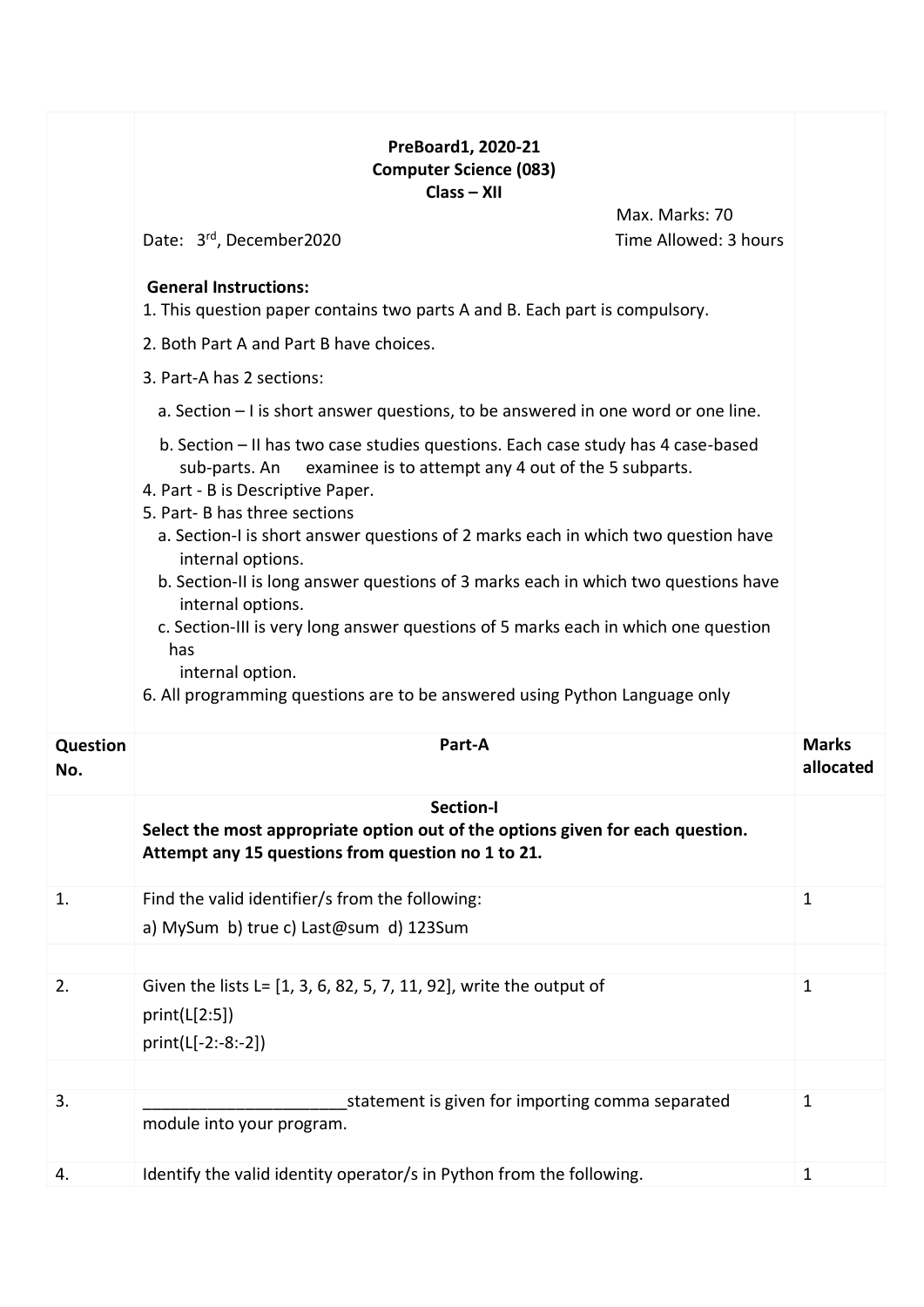|     | a)and b)is c) or d)in                                                                                                                                                                                                                                                                                                                        |              |
|-----|----------------------------------------------------------------------------------------------------------------------------------------------------------------------------------------------------------------------------------------------------------------------------------------------------------------------------------------------|--------------|
|     |                                                                                                                                                                                                                                                                                                                                              |              |
| 5.  | Suppose a tuple T is declared, which of the following is incorrect?<br>a) T=(10) b) T=(10,) c) T=[10,11] d) T=(10,11,12)                                                                                                                                                                                                                     | $\mathbf{1}$ |
|     |                                                                                                                                                                                                                                                                                                                                              |              |
| 6.  | Which of the following is/are valid declaration of a dictionary?<br>D = {'StuName': 'Alan', 'StuAge': 30, 'StuCity': 'Vizag'}<br>a)<br>D = ['StuName': 'Alan', 'StuAge': 30, 'StuCity': 'Vizag']<br>b)<br>D = ('StuName': 'Alan', 'StuAge': 30, 'StuCity': 'Vizag')<br>c)<br>D = {'StuName'; 'Alan', 'StuAge': 30, 'StuCity': 'Vizag'}<br>d) | $\mathbf 1$  |
|     |                                                                                                                                                                                                                                                                                                                                              |              |
| 7.  | A tuple is declared as<br>$T = (2,66,77,55,6,9,55,8)$<br>Write the output of<br>print(T.index(55))                                                                                                                                                                                                                                           | 1            |
|     |                                                                                                                                                                                                                                                                                                                                              |              |
| 8.  | Name the built-in mathematical function / method that is used to return the number<br>of times the given element appears in the tuple                                                                                                                                                                                                        | 1            |
|     |                                                                                                                                                                                                                                                                                                                                              |              |
| 9.  | Name the protocol that is used to transfer voice.                                                                                                                                                                                                                                                                                            | $\mathbf{1}$ |
| 10. | Fraudsters build a fake website and send the link to victims via email. Victims click<br>on the link believing it is legitimate and enter personal information. Identify the type<br>of cybercrime                                                                                                                                           | $\mathbf{1}$ |
|     |                                                                                                                                                                                                                                                                                                                                              |              |
| 11. | In SQL, name the clause that is used to display the tuples in descending order of an<br>attribute.                                                                                                                                                                                                                                           | 1            |
|     |                                                                                                                                                                                                                                                                                                                                              |              |
| 12. | In SQL, what is the use of Check constraint?                                                                                                                                                                                                                                                                                                 | $\mathbf{1}$ |
| 13. | Which of the following functions is not an aggregate function?<br>(i) Round() (ii) Sum() (iii) Count () (iv) Avg ()                                                                                                                                                                                                                          | 1            |
|     |                                                                                                                                                                                                                                                                                                                                              |              |
| 14. | Which of the following is/are a DML command?<br>a) CREATE b) DROP c) UPDATE d) INSERT                                                                                                                                                                                                                                                        | $\mathbf{1}$ |
| 15. | Name any two types of wired transmission media.                                                                                                                                                                                                                                                                                              | $\mathbf{1}$ |
|     |                                                                                                                                                                                                                                                                                                                                              |              |
| 16. | Which of the following is/are valid declaration of a tuple?<br>a) $(1, 2, 3, [8, 9])$<br>b) $(1, 2, 3, 'Good')$<br>c) $(11, )$<br>d) $(111)$                                                                                                                                                                                                 | $\mathbf 1$  |
|     |                                                                                                                                                                                                                                                                                                                                              |              |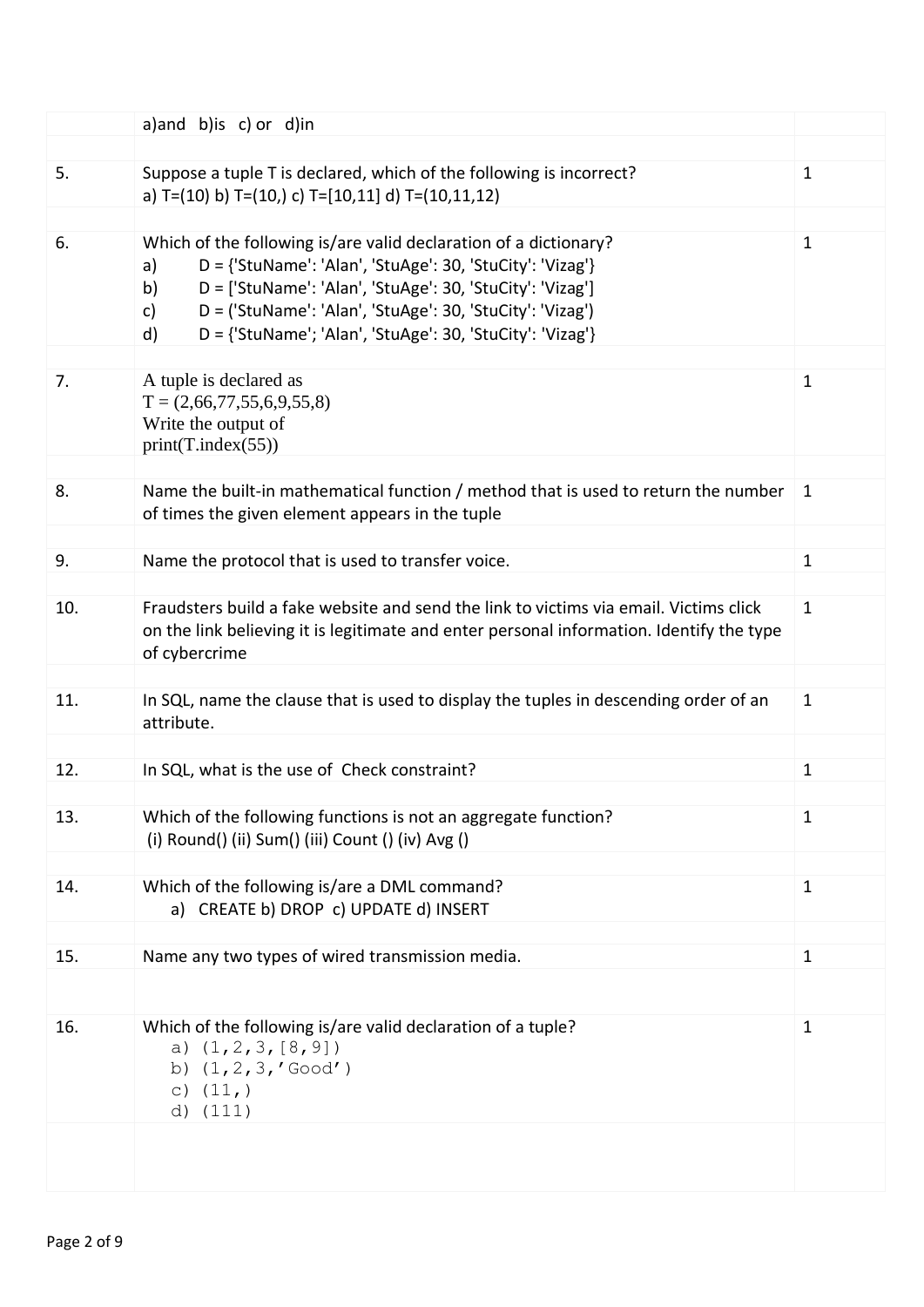| 17. | If the following code is executed, what will be the output of the following code?<br>Title="Online Teaching 2020"                                                                                                                                                                                                                                                                               |              |                   |         |              |  |  |  |  |  |
|-----|-------------------------------------------------------------------------------------------------------------------------------------------------------------------------------------------------------------------------------------------------------------------------------------------------------------------------------------------------------------------------------------------------|--------------|-------------------|---------|--------------|--|--|--|--|--|
|     | $print(Title[6:10], Title[-2:-4:-1])$                                                                                                                                                                                                                                                                                                                                                           |              |                   |         |              |  |  |  |  |  |
|     |                                                                                                                                                                                                                                                                                                                                                                                                 |              |                   |         | $\mathbf{1}$ |  |  |  |  |  |
| 18. | In SQL, write the query to list all databases on the sql server.                                                                                                                                                                                                                                                                                                                                |              |                   |         |              |  |  |  |  |  |
| 19. | Write the expanded form of WiMAX.                                                                                                                                                                                                                                                                                                                                                               |              |                   |         |              |  |  |  |  |  |
|     |                                                                                                                                                                                                                                                                                                                                                                                                 |              |                   |         |              |  |  |  |  |  |
| 20. | Which of the following in SQL is used to switch to a database named employee.<br>a) Show employee<br>b) Use employee<br>c) Describe employee<br>d) Create employee                                                                                                                                                                                                                              |              |                   |         |              |  |  |  |  |  |
| 21. | Rearrange the following terms in decreasing order of data transfer rates.<br>Gbps, Mbps, Tbps, Kbps, bps, Bps                                                                                                                                                                                                                                                                                   |              |                   |         |              |  |  |  |  |  |
|     |                                                                                                                                                                                                                                                                                                                                                                                                 |              |                   |         |              |  |  |  |  |  |
|     |                                                                                                                                                                                                                                                                                                                                                                                                 |              | <b>Section-II</b> |         |              |  |  |  |  |  |
|     | Both the Case study based questions are compulsory. Attempt any 4 sub parts<br>from each question. Each question carries 1 mark                                                                                                                                                                                                                                                                 |              |                   |         |              |  |  |  |  |  |
| 22. | A residential school is considering to maintain their inventory using SQL to store the data. As<br>a database administer, Anil has decided that:<br>Name of the database - myschool<br>Name of the table - SCHOOL<br>The attributes of SCHOOL are as follows:<br>RollNo - numeric<br>Name student - character of size 20<br>Stream - character of size 20<br>Average - numeric<br>Table: SCHOOL |              |                   |         |              |  |  |  |  |  |
|     | RollNo                                                                                                                                                                                                                                                                                                                                                                                          | Name student | Stream            | Average |              |  |  |  |  |  |
|     | 101                                                                                                                                                                                                                                                                                                                                                                                             | Sita Sharma  | Science           | 95      |              |  |  |  |  |  |
|     | 102                                                                                                                                                                                                                                                                                                                                                                                             | Gita Verma   | Commerce          | 94      |              |  |  |  |  |  |
|     | 103                                                                                                                                                                                                                                                                                                                                                                                             | Jay Shah     | Commerce          | 96      |              |  |  |  |  |  |
|     | 104                                                                                                                                                                                                                                                                                                                                                                                             | Smita Roy    | Science           | 97      |              |  |  |  |  |  |
|     | 105                                                                                                                                                                                                                                                                                                                                                                                             | Suresh Menon | Science           | 89      |              |  |  |  |  |  |
|     | 106                                                                                                                                                                                                                                                                                                                                                                                             | Sneha Patel  | Commerce          | 67      |              |  |  |  |  |  |
|     | 107                                                                                                                                                                                                                                                                                                                                                                                             | Sudhir Guha  | Humanities        | 87      |              |  |  |  |  |  |
|     | 108                                                                                                                                                                                                                                                                                                                                                                                             | Hina Verma   | Humanities        | 77      |              |  |  |  |  |  |
| (a) | Identify the attribute best suitable to be declared as a primary key.                                                                                                                                                                                                                                                                                                                           |              |                   |         | $\mathbf{1}$ |  |  |  |  |  |
|     |                                                                                                                                                                                                                                                                                                                                                                                                 |              |                   |         |              |  |  |  |  |  |
| (b) | Write the degree and cardinality of the table SCHOOL                                                                                                                                                                                                                                                                                                                                            |              |                   |         | $\mathbf{1}$ |  |  |  |  |  |
| (c) | Insert the following data into the attributes RollNo, Name stiudent and Average<br>respectively in the given table SCHOOL.<br>RollNo=110, Name student="Ravi Shah" and Average=94                                                                                                                                                                                                               |              |                   |         |              |  |  |  |  |  |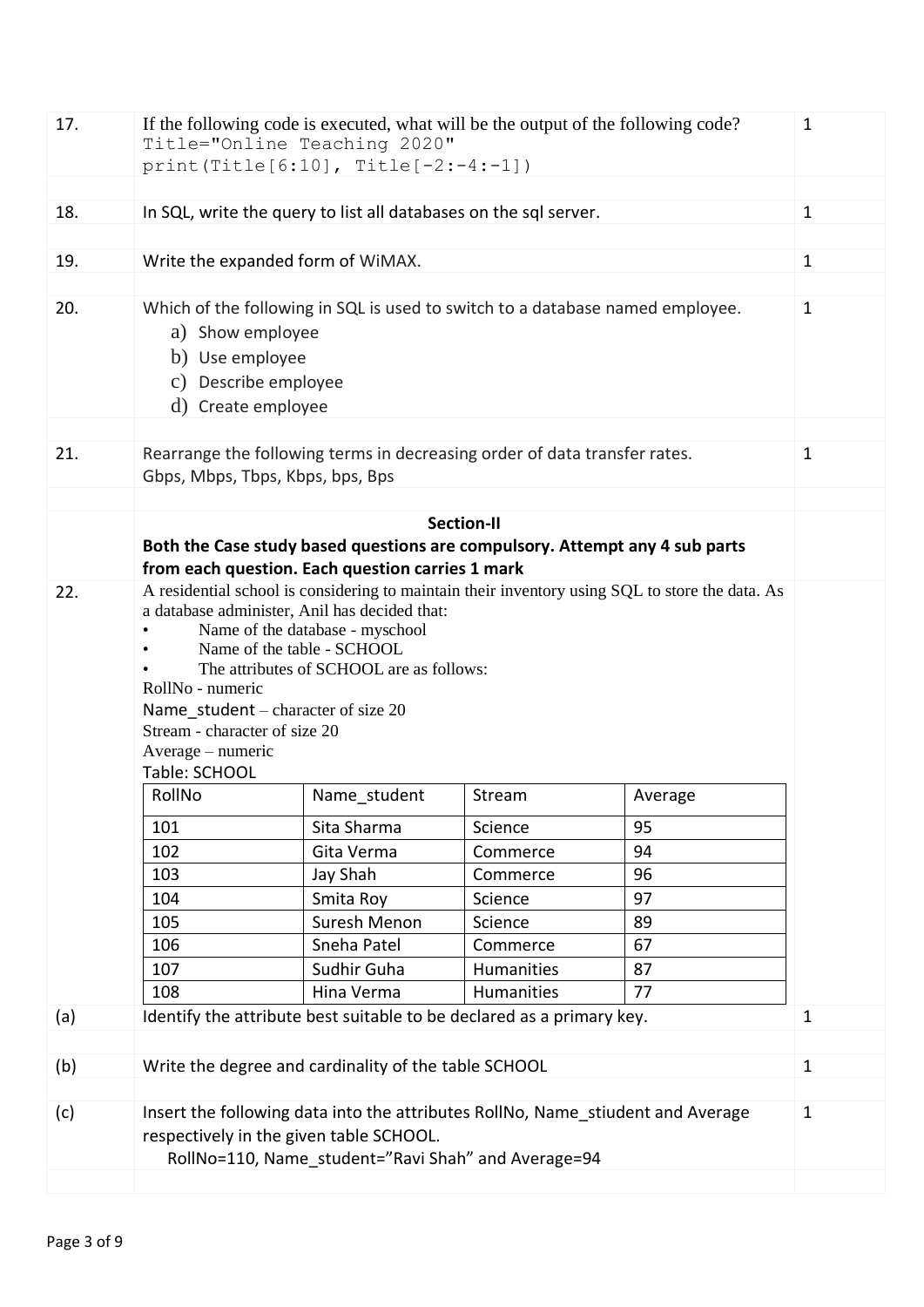| (d) | Anil wants to delete the database myschool. Which command will he use from the following:<br>DELETE FROM myschool;<br>i.<br>DROP TABLE myschool;<br>ii.<br>iii.<br>DROP DATABASE myschool;<br>DELETE store FROM myschool;<br>iv.                                                                                                                                                                                                                                                                                                                                                                             |                |  |  |  |  |  |
|-----|--------------------------------------------------------------------------------------------------------------------------------------------------------------------------------------------------------------------------------------------------------------------------------------------------------------------------------------------------------------------------------------------------------------------------------------------------------------------------------------------------------------------------------------------------------------------------------------------------------------|----------------|--|--|--|--|--|
| (e) | Anil now wants to create a new database named MyNewSchool. Wtite the command<br>to create the database.                                                                                                                                                                                                                                                                                                                                                                                                                                                                                                      | $\mathbf{1}$   |  |  |  |  |  |
|     |                                                                                                                                                                                                                                                                                                                                                                                                                                                                                                                                                                                                              |                |  |  |  |  |  |
| 23. | Shantanu of class 12 is writing a program to create a CSV file "BoardDetails.csv"<br>which will contain BoardRollNo, StuName, DateOfBirth for some entries. He has<br>written the following code. As a programmer, help him to successfully execute the<br>given task.                                                                                                                                                                                                                                                                                                                                       |                |  |  |  |  |  |
|     | #Line 1<br>import<br>def addCsvFile(BoardRollNo, StuName, DateOfBirth):<br>$, 'a', newline='')$<br>$f = open('$<br>#Line 2<br>$x = \text{csv.write}(f)$<br>x.writerow([BoardRollNo, StuName, DateOfBirth])<br>f.close()<br>def readCsvFile():<br>f=open('BoardDetails.csv',' ')<br>#Line 3<br>#Line 4<br>$y = \text{csv}$ .<br>for row in y:<br>if $(int (row [0]) > 9107750)$ :<br>print(row[0], row[1])<br>f.close()<br>addCsvFile(9107752, "Sita Sharma", "2003/10/21")<br>addCsvFile(9107751, "Gita Patel", "2004/11/01")<br>addCsvFile(9107750, "Suresh Rao", "2003/10/25")<br>readCsvFile()<br>#Line 5 |                |  |  |  |  |  |
| (a) | Name the module he should import in Line 1.                                                                                                                                                                                                                                                                                                                                                                                                                                                                                                                                                                  | $\mathbf{1}$   |  |  |  |  |  |
| (b) | Fill in the blank in Line 2 to open the file to write/add data into the file.                                                                                                                                                                                                                                                                                                                                                                                                                                                                                                                                | 1              |  |  |  |  |  |
| (c) | Fill in the blank in line 3 to read from the csy file.                                                                                                                                                                                                                                                                                                                                                                                                                                                                                                                                                       | $\mathbf{1}$   |  |  |  |  |  |
| (d) | Fill in the blank in Line 3 to read data from the csy file                                                                                                                                                                                                                                                                                                                                                                                                                                                                                                                                                   | $\mathbf{1}$   |  |  |  |  |  |
| (e) | Write the output he will obtain while executing Line 5.                                                                                                                                                                                                                                                                                                                                                                                                                                                                                                                                                      | $\mathbf{1}$   |  |  |  |  |  |
|     | $Part - B$                                                                                                                                                                                                                                                                                                                                                                                                                                                                                                                                                                                                   |                |  |  |  |  |  |
|     | <b>Section-I</b>                                                                                                                                                                                                                                                                                                                                                                                                                                                                                                                                                                                             |                |  |  |  |  |  |
|     |                                                                                                                                                                                                                                                                                                                                                                                                                                                                                                                                                                                                              |                |  |  |  |  |  |
| 24. | Evaluate the following expressions:<br>(a) $5+5$ **3 + 4*2 // $5-6$<br>(b) $10 < 5$ or not 70 > 12 and $18 > 3$                                                                                                                                                                                                                                                                                                                                                                                                                                                                                              | $\overline{2}$ |  |  |  |  |  |
|     |                                                                                                                                                                                                                                                                                                                                                                                                                                                                                                                                                                                                              |                |  |  |  |  |  |
| 25. | What is the difference between E-mail & chat?<br><b>OR</b><br>Differentiate between Spyware and Trojan Horses                                                                                                                                                                                                                                                                                                                                                                                                                                                                                                | $\overline{2}$ |  |  |  |  |  |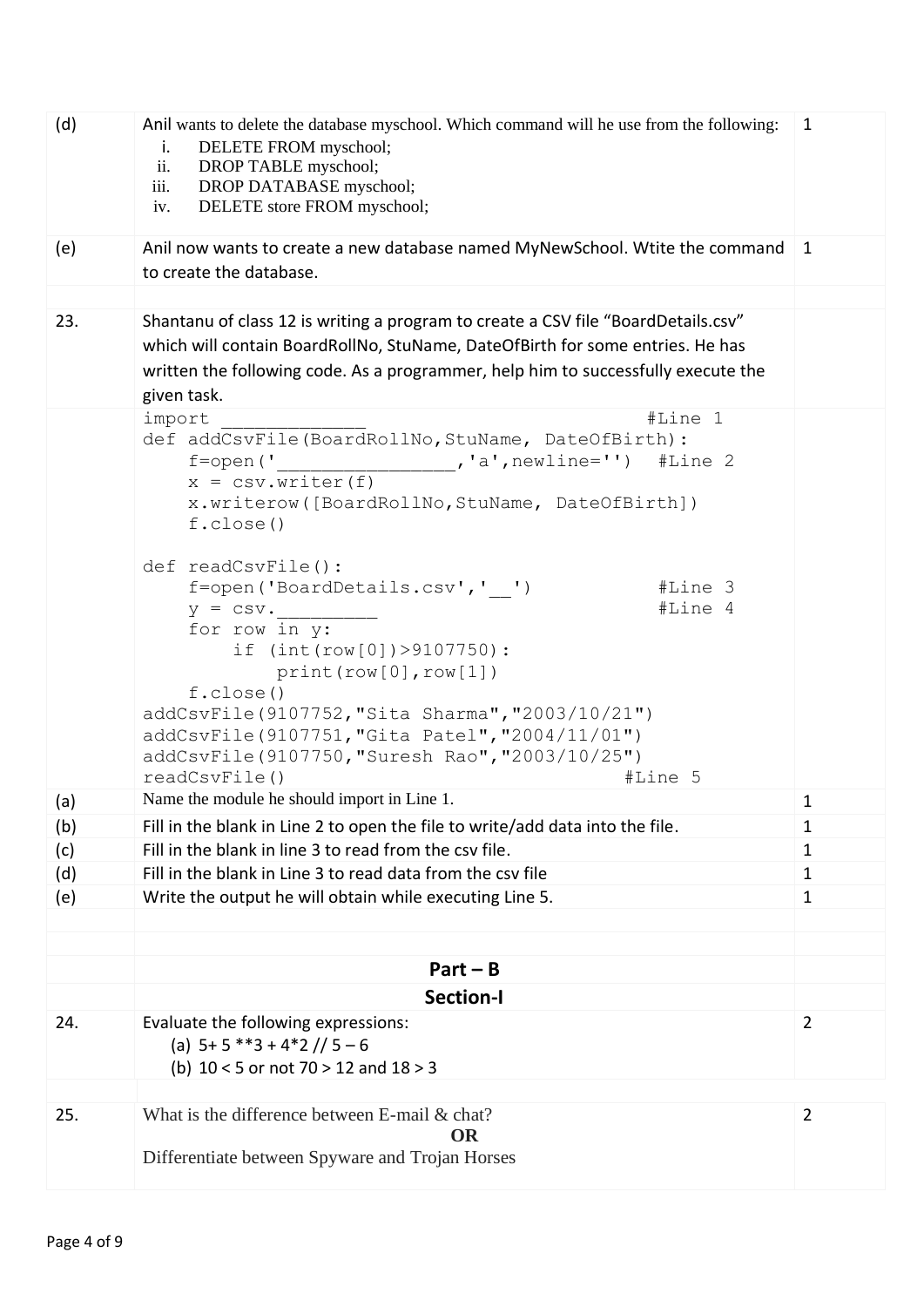| $\overline{2}$                                                                                                                                                                                                                                                        |
|-----------------------------------------------------------------------------------------------------------------------------------------------------------------------------------------------------------------------------------------------------------------------|
|                                                                                                                                                                                                                                                                       |
|                                                                                                                                                                                                                                                                       |
| Rewrite the following code in Python after removing all syntax error(s). Underline<br>$\overline{2}$                                                                                                                                                                  |
| What possible outputs(s) are expected to be displayed on screen at the time of<br>$\overline{2}$<br>execution of the program from the following code? Also specify the minimum value<br>that can be assigned to BEGIN and maximum value that can be assigned to LAST. |
| $\overline{2}$                                                                                                                                                                                                                                                        |
|                                                                                                                                                                                                                                                                       |
| Differentiate between fetchall() and fetchmany() methods with suitable examples<br>$\overline{2}$                                                                                                                                                                     |
| $\overline{2}$                                                                                                                                                                                                                                                        |
| $\overline{2}$                                                                                                                                                                                                                                                        |
|                                                                                                                                                                                                                                                                       |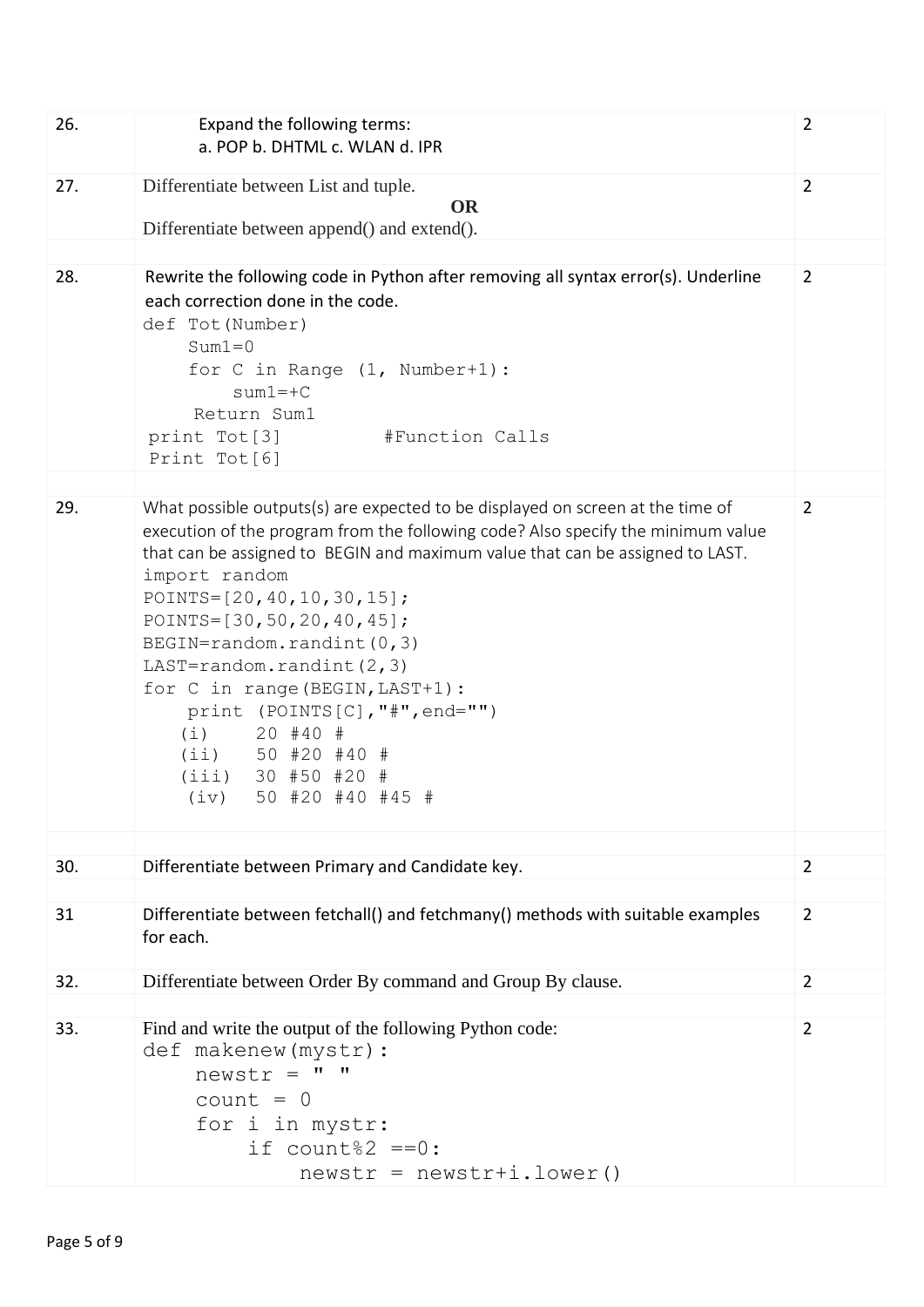|     | else:<br>if i.islower():<br>$newstr = newstr + i.upper()$<br>else:<br>$newstr = newstr + i$<br>$count$ $+=1$<br>$newstr = newstr+mystr[:3]$<br>print ("The new string is :", newstr)<br>makenew ("St@akis2020")<br><b>Section-II</b>                                                                                                                                                                                                                                                                                           |         |  |          |            |  |       |  |  |   |   |
|-----|--------------------------------------------------------------------------------------------------------------------------------------------------------------------------------------------------------------------------------------------------------------------------------------------------------------------------------------------------------------------------------------------------------------------------------------------------------------------------------------------------------------------------------|---------|--|----------|------------|--|-------|--|--|---|---|
| 34. | Write a python method/function REVERSAR(Number) to find a new number Reverse<br>from Number with each of the digits of Number in reversed order and display the<br>content of Reverse on screen.<br>Sample Input Data:<br>Number = $3451$<br>Output<br>1543                                                                                                                                                                                                                                                                    |         |  |          |            |  |       |  |  |   | 3 |
| 35. | Write a function in Python that counts the number of vowels present in a text file<br>"File2.TXT".<br><b>OR</b><br>Write a function AMCount() in Python, which should read each character of a text<br>file STORY.TXT, should count and display the occurance of alphabets A and M<br>(including small cases a and m too).<br>Example:<br>If the file content is as follows:<br>Updated information<br>As simplified by official websites.<br>The AMCount() function should display the output as:<br>A or a:4<br>$M$ or $m:2$ |         |  |          |            |  |       |  |  |   | 3 |
| 36. | Write the outputs of the SQL queries (i) to (iii) based on the relations FACULTY and<br>COURSES given below:<br><b>Table: FACULTY</b><br><b>LNAME</b><br>$F$ <sup>ID</sup><br><b>FNAME</b><br><b>HIREDATE</b><br><b>SALARY</b>                                                                                                                                                                                                                                                                                                 |         |  |          |            |  |       |  |  | 3 |   |
|     |                                                                                                                                                                                                                                                                                                                                                                                                                                                                                                                                |         |  |          |            |  |       |  |  |   |   |
|     | 102                                                                                                                                                                                                                                                                                                                                                                                                                                                                                                                            | Manoj   |  | Sharma   | 12-10-2012 |  | 12000 |  |  |   |   |
|     | 103                                                                                                                                                                                                                                                                                                                                                                                                                                                                                                                            | Jaya    |  | Arora    | 15-12-2014 |  | 9000  |  |  |   |   |
|     | 104                                                                                                                                                                                                                                                                                                                                                                                                                                                                                                                            | Sanjeev |  | Chand    | 01-01-2016 |  | 14000 |  |  |   |   |
|     | 105                                                                                                                                                                                                                                                                                                                                                                                                                                                                                                                            | Rashmi  |  | Malhotra | 02-04-2000 |  | 20000 |  |  |   |   |
|     | Nithin<br>12-12-2013<br>10000<br>106<br>Rao                                                                                                                                                                                                                                                                                                                                                                                                                                                                                    |         |  |          |            |  |       |  |  |   |   |
|     |                                                                                                                                                                                                                                                                                                                                                                                                                                                                                                                                |         |  |          |            |  |       |  |  |   |   |
|     | <b>Table: COURSES</b>                                                                                                                                                                                                                                                                                                                                                                                                                                                                                                          |         |  |          |            |  |       |  |  |   |   |
|     | $C$ $ID$<br>$F$ ID<br><b>CNAME</b><br><b>DEPARTMENT</b><br><b>FEES</b>                                                                                                                                                                                                                                                                                                                                                                                                                                                         |         |  |          |            |  |       |  |  |   |   |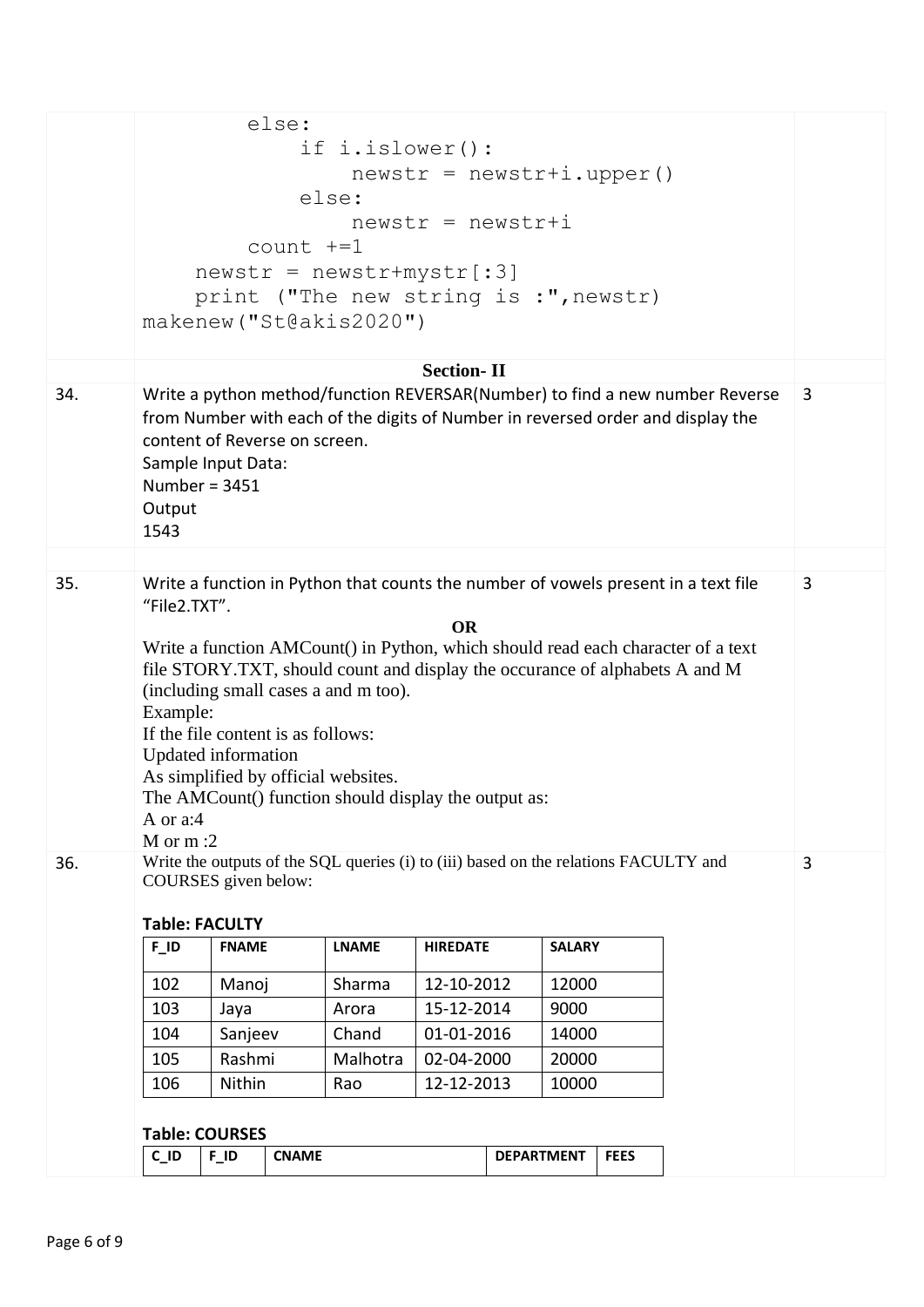|     | C <sub>21</sub>                                                                                                                                                                                                                                                                                                                                                                                                                                                          | 102 | Boolean Algebra                                                                                                            | ICT      | 14000 |  |  |  |  |  |  |
|-----|--------------------------------------------------------------------------------------------------------------------------------------------------------------------------------------------------------------------------------------------------------------------------------------------------------------------------------------------------------------------------------------------------------------------------------------------------------------------------|-----|----------------------------------------------------------------------------------------------------------------------------|----------|-------|--|--|--|--|--|--|
|     | C <sub>22</sub>                                                                                                                                                                                                                                                                                                                                                                                                                                                          | 106 | <b>Computer Network</b>                                                                                                    | ICT      | 20000 |  |  |  |  |  |  |
|     | C <sub>23</sub>                                                                                                                                                                                                                                                                                                                                                                                                                                                          | 104 | <b>Biology</b>                                                                                                             | Science  | 18000 |  |  |  |  |  |  |
|     | C <sub>24</sub>                                                                                                                                                                                                                                                                                                                                                                                                                                                          | 106 | <b>Python Programming</b>                                                                                                  | ICT      | 25000 |  |  |  |  |  |  |
|     | C <sub>25</sub>                                                                                                                                                                                                                                                                                                                                                                                                                                                          | 102 | <b>BioTech</b>                                                                                                             | Science  | 30000 |  |  |  |  |  |  |
|     | C <sub>26</sub>                                                                                                                                                                                                                                                                                                                                                                                                                                                          | 103 | Accountancy                                                                                                                | Commerce | 15000 |  |  |  |  |  |  |
|     | SELECT Department, count(*) from Courses<br>(i)<br><b>Group BY Deparment;</b>                                                                                                                                                                                                                                                                                                                                                                                            |     |                                                                                                                            |          |       |  |  |  |  |  |  |
|     | (ii)                                                                                                                                                                                                                                                                                                                                                                                                                                                                     |     | SELECT max(HireDate), min(HireDate) from Faculty;                                                                          |          |       |  |  |  |  |  |  |
|     |                                                                                                                                                                                                                                                                                                                                                                                                                                                                          |     |                                                                                                                            |          |       |  |  |  |  |  |  |
|     | (iii)                                                                                                                                                                                                                                                                                                                                                                                                                                                                    |     | SELECT Faculty.Fname, Faculty.Lname,Courses.F ID,<br>Courses. Cname from Faculty, Courses where Faculty. F_ID=Course. F_ID |          |       |  |  |  |  |  |  |
|     |                                                                                                                                                                                                                                                                                                                                                                                                                                                                          |     | and Courses.Department="ICT";                                                                                              |          |       |  |  |  |  |  |  |
|     |                                                                                                                                                                                                                                                                                                                                                                                                                                                                          |     |                                                                                                                            |          |       |  |  |  |  |  |  |
| 37. | Write a function in Python PUSH(Arr), where Arr is a list of numbers. From this list if<br>3<br>the number is odd then multiply with two, if the number is even numbers find its<br>square and push into stack. Display the stack if it has at least one element, otherwise<br>display appropriate error message.<br><b>OR</b>                                                                                                                                           |     |                                                                                                                            |          |       |  |  |  |  |  |  |
|     | Write a function in Python POP(Arr), where Arr is a stack implemented by a list of<br>numbers. The function returns the value deleted from the stack.                                                                                                                                                                                                                                                                                                                    |     |                                                                                                                            |          |       |  |  |  |  |  |  |
|     | <b>Section-III</b>                                                                                                                                                                                                                                                                                                                                                                                                                                                       |     |                                                                                                                            |          |       |  |  |  |  |  |  |
| 38. | 5<br>Jonathan and Jonathan Training Institute is planning to set up its centre in Amritsar<br>with four specialised blocks for Medicine, Management, Law courses along with an<br>Admission block in separate buildings. The physical distances between these blocks<br>and the number of computers to be installed in these blocks are given below. You as<br>a network expert have to answer the queries raised by their board of directors as<br>given in (i) to (v). |     |                                                                                                                            |          |       |  |  |  |  |  |  |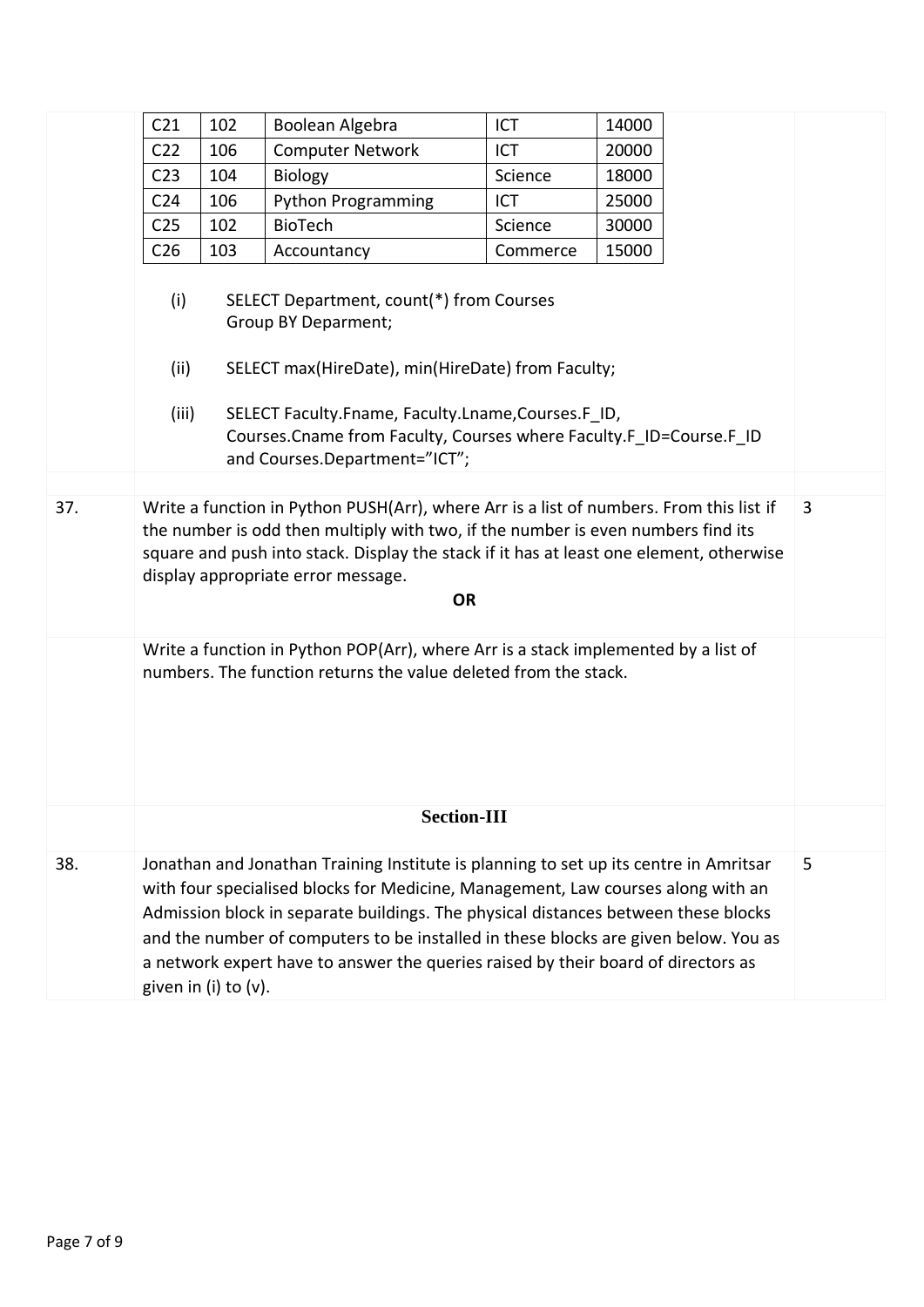|     | Shortest distances between various locations in metres:                                                                                                                                                                              |                       |                                                                                                                    |                   |             |  |   |  |  |  |
|-----|--------------------------------------------------------------------------------------------------------------------------------------------------------------------------------------------------------------------------------------|-----------------------|--------------------------------------------------------------------------------------------------------------------|-------------------|-------------|--|---|--|--|--|
|     |                                                                                                                                                                                                                                      |                       | Admin Block to Management Block                                                                                    | 60                |             |  |   |  |  |  |
|     |                                                                                                                                                                                                                                      |                       | <b>Admin Block to Medicine Block</b>                                                                               | 40                |             |  |   |  |  |  |
|     |                                                                                                                                                                                                                                      |                       | <b>Admin Block to Law Block</b>                                                                                    | 60                |             |  |   |  |  |  |
|     |                                                                                                                                                                                                                                      |                       | Management Block to Medicine Block                                                                                 | 50                |             |  |   |  |  |  |
|     |                                                                                                                                                                                                                                      |                       | Management Block to Law Block                                                                                      | 110               |             |  |   |  |  |  |
|     |                                                                                                                                                                                                                                      |                       | Law Block to Medicine Block                                                                                        | 40                |             |  |   |  |  |  |
|     |                                                                                                                                                                                                                                      |                       | Number of Computers installed at various locations are as follows:                                                 |                   |             |  |   |  |  |  |
|     |                                                                                                                                                                                                                                      | <b>Admin Block</b>    |                                                                                                                    | 150               |             |  |   |  |  |  |
|     |                                                                                                                                                                                                                                      | Management Block      |                                                                                                                    | 70                |             |  |   |  |  |  |
|     |                                                                                                                                                                                                                                      | <b>Medicine Block</b> |                                                                                                                    | 20                |             |  |   |  |  |  |
|     |                                                                                                                                                                                                                                      | Law Block             |                                                                                                                    | 50                |             |  |   |  |  |  |
|     | <b>MEDICINE</b><br>MANAGEMENT<br>LAW<br>ADMIN                                                                                                                                                                                        |                       |                                                                                                                    |                   |             |  |   |  |  |  |
|     | (i)                                                                                                                                                                                                                                  |                       | Suggest the most suitable location to install the server of this institute<br>with a suitable reason.              |                   |             |  |   |  |  |  |
|     | Suggest an ideal layout for connecting these blocks for a wired<br>(ii)<br>connectivity.                                                                                                                                             |                       |                                                                                                                    |                   |             |  |   |  |  |  |
|     | Suggest the most suitable wired medium for efficiently connecting each<br>(iii)<br>computer installed in every building out of the following network cables:<br>• Coaxial Cable<br>● Ethernet Cable<br>• Single Pair Telephone Cable |                       |                                                                                                                    |                   |             |  |   |  |  |  |
|     | (iv)                                                                                                                                                                                                                                 |                       | Is a Repeater needed in the network? Justify                                                                       |                   |             |  |   |  |  |  |
|     | The institute is planning to start a new branch in another country. Which<br>(v)<br>type of network out of LAN, MAN, or WAN will be formed? Justify your<br>answer.                                                                  |                       |                                                                                                                    |                   |             |  |   |  |  |  |
|     |                                                                                                                                                                                                                                      |                       |                                                                                                                    |                   |             |  |   |  |  |  |
| 39. |                                                                                                                                                                                                                                      |                       | Write SQL commands for the following queries (i) to (v) based on the relations<br>FACULTY and COURSES given below: |                   |             |  | 5 |  |  |  |
|     |                                                                                                                                                                                                                                      |                       |                                                                                                                    |                   |             |  |   |  |  |  |
|     |                                                                                                                                                                                                                                      | <b>Table: COURSES</b> |                                                                                                                    |                   |             |  |   |  |  |  |
|     | $C$ $ID$                                                                                                                                                                                                                             | $F_l$ ID              | <b>CNAME</b>                                                                                                       | <b>DEPARTMENT</b> | <b>FEES</b> |  |   |  |  |  |
|     | C <sub>21</sub>                                                                                                                                                                                                                      | 102                   | Boolean Algebra                                                                                                    | ICT               | 14000       |  |   |  |  |  |
|     | C <sub>22</sub>                                                                                                                                                                                                                      | 106                   | <b>Computer Network</b>                                                                                            | ICT               | 20000       |  |   |  |  |  |
|     | C <sub>23</sub>                                                                                                                                                                                                                      | 104                   | Biology                                                                                                            | Science           | 18000       |  |   |  |  |  |
|     |                                                                                                                                                                                                                                      |                       |                                                                                                                    |                   |             |  |   |  |  |  |